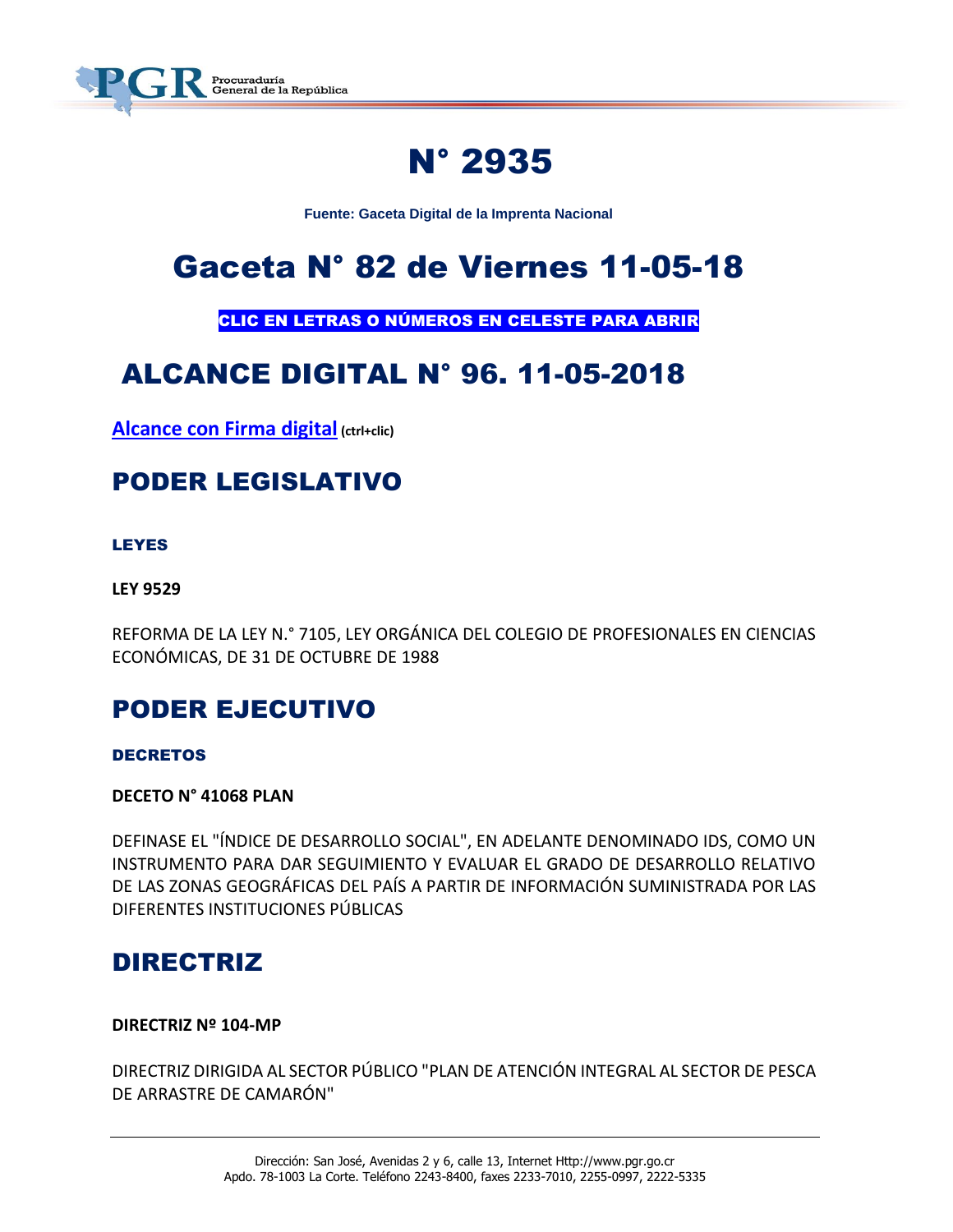

#### **DIRECTRIZ Nº 108-MP**

DIRIGIDA AL SECTOR PÚBLICO "SOBRE LA ATENCIÓN INTEGRAL DE LA ZONA FRONTERIZA NORTE, EN LOS DISTRITOS DE POCOSOL, CUTRIS Y PITAL DEL CANTÓN DE SAN CARLOS"

### DOCUMENTOS VARIOS

#### TRABAJO Y SEGURIDAD SOCIAL

**DIRECTRIZ Nº CSO-004-2018**

LINEAMIENTO PARA MINIMIZAR Y CONTROLAR LA VIOLENCIA EXTERNA EN LA EJECUCIÓN DEL TRABAJO

### REGLAMENTOS

#### MUNICIPALIDADES

#### MUNICIPALIDAD DE SAN RAMÓN

PROYECTO DE REGLAMENTO DE LA LEY N° 8828 PARA LA CREACIÓN, ADMINISTRACIÓN Y FUNCIONAMIENTO DE SOCIEDADES PÚBLICAS DE ECONOMÍA MIXTA DE LA MUNICIPALIDAD SAN RAMÓN

#### MUNICIPALIDAD DE OREAMUNO

REGLAMENTO PARA LA INSTALACIÓN DE PUBLICIDAD EXTERIOR EN EL CANTÓN DE OREAMUNO

#### MUNICIPALIDAD DE CORREDORES

REFORMA AL REGLAMENTO A LA LEY 9047 DE REGULACIÓN Y COMERCIALIZACIÓN DE BEBIDAS CON CONTENIDO ALCOHÓLICO, DE LA MUNICIPALIDAD DE CORREDORES.

REGLAMENTO COBRO DE LA TASA POR EL SERVICIO DE MANEJO DE RESIDUOS SÓLIDOS ORDINARIOS, MUNICIPALIDAD DE CORREDORES

#### MUNICIPALIDAD DE POCOCÍ

REGLAMENTO DE IMPUESTOS MUNICIPALES DEL CANTÓN DE POCOCÍ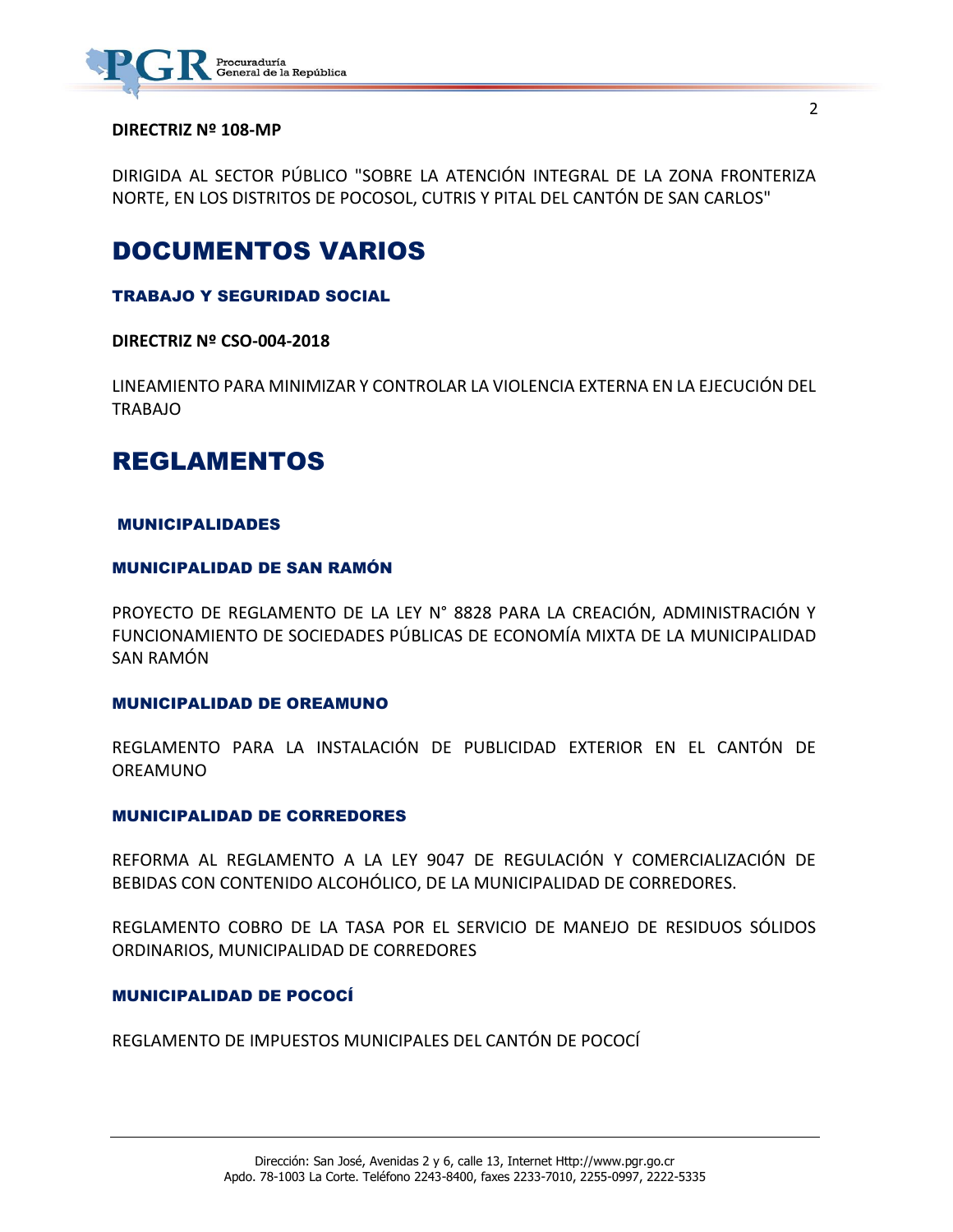

## LA GACETA

**[Gaceta con Firma digital](https://www.imprentanacional.go.cr/pub/2018/05/11/COMP_11_05_2018.pdf) (ctrl+clic)**

### PODER LEGISLATIVO

LEYES

**LEY 9534**

REFORMA DEL ARTÍCULO 36 DE LA LEY N.° 4895, LEY DE CREACIÓN DE LA CORPORACIÓN BANANERA NACIONAL, DE 16 DE NOVIEMBRE DE 1971, Y SUS REFORMAS

3

### PODER EJECUTIVO

#### DECRETOS

#### **DECRETO N° 40683-RREE**

DESIGNACIÓN DE LA AUTORIDAD CENTRAL DEL CONVENIO SOBRE LA NOTIFICACIÓN O TRASLADO EN EL EXTRANJERO DE DOCUMENTOS JUDICIALES Y EXTRAJUDICIALES EN MATERIA CIVIL O COMERCIAL, LEY N° 9314 DEL 25 DE AGOSTO DEL 2015

### DOCUMENTOS VARIOS

- [HACIENDA](https://www.imprentanacional.go.cr/gaceta/#hacienda)
- [EDUCACIÓN](https://www.imprentanacional.go.cr/gaceta/#educacin-pblica) PÚBLICA
- [JUSTICIA Y PAZ](https://www.imprentanacional.go.cr/gaceta/#justicia-y-paz)
- [AMBIENTE Y ENERGÍA](https://www.imprentanacional.go.cr/gaceta/#ambiente-y-energa)

### PODER JUDICIAL

[RESEÑAS](https://www.imprentanacional.go.cr/gaceta/#reseas)

### TRIBUNAL SUPREMO DE ELECCIONES

[AVISOS](https://www.imprentanacional.go.cr/gaceta/#avisos)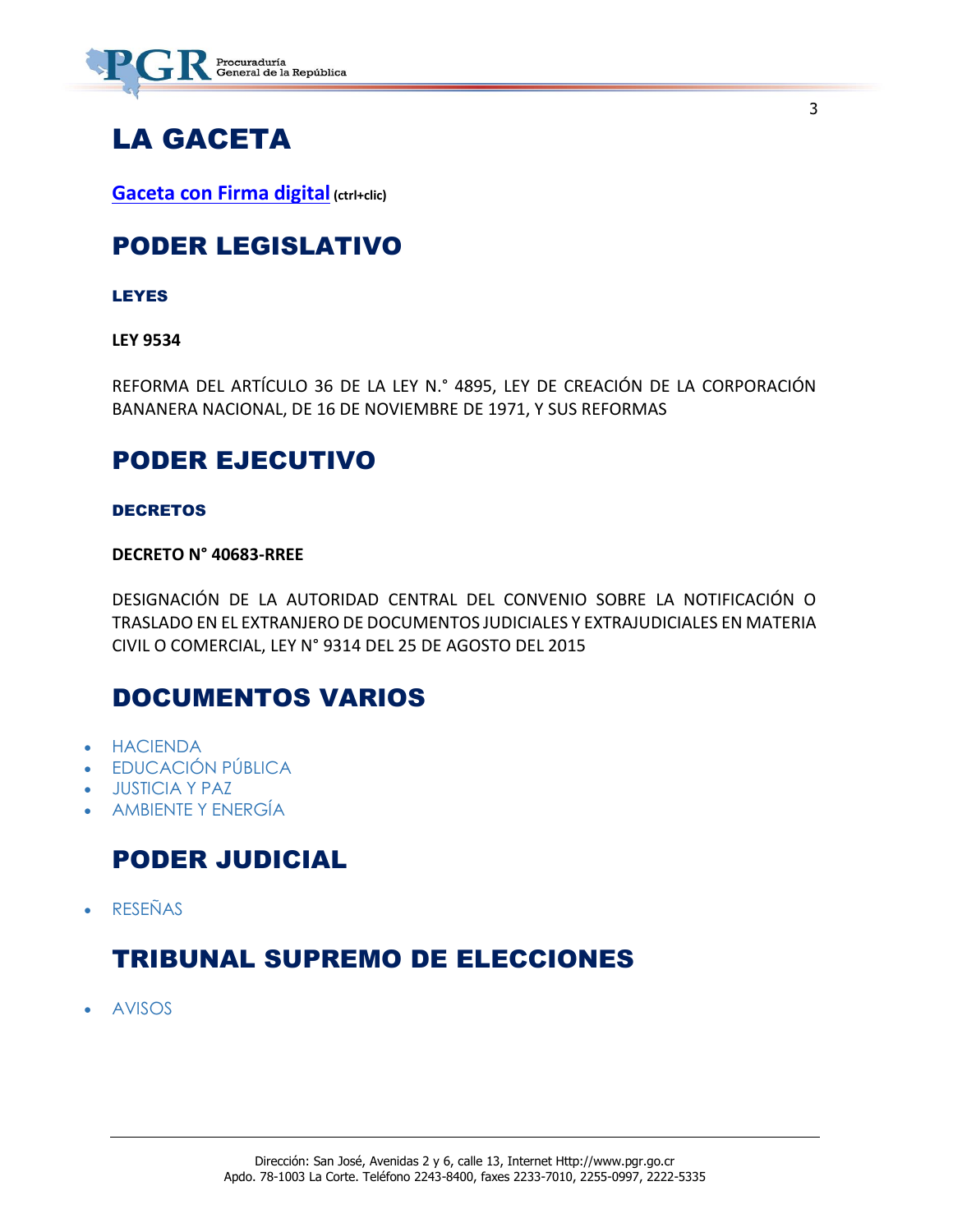

### CONTRALORIA GENERAL DE LA REPUBLICA

[AVISOS](https://www.imprentanacional.go.cr/gaceta/#avisos)

### CONTRATACION ADMINISTRATIVA

- [MODIFICACIONES A LOS PROGRAMAS](https://www.imprentanacional.go.cr/gaceta/#modificaciones-a-los-programas)
- **[LICITACIONES](https://www.imprentanacional.go.cr/gaceta/#licitaciones)**
- [ADJUDICACIONES](https://www.imprentanacional.go.cr/gaceta/#adjudicaciones)
- [REGISTRO DE PROVEEDORES](https://www.imprentanacional.go.cr/gaceta/#registro-de-proveedores)
- [FE DE ERRATAS](https://www.imprentanacional.go.cr/gaceta/#fe-de-erratas)

### REGLAMENTOS

#### OBRAS PÚBLICAS Y TRANSPORTES

REQUISITOS PARA EL OTORGAMIENTO DE ALINEAMIENTOS EN EL MINISTERIO DE OBRAS PÚBLICAS Y TRANSPORTES

#### BANCO POPULAR Y DE DESARROLLO COMUNAL

MODIFICACIÓN EL ARTÍCULO 57 DEL REGLAMENTO DE FONDOS ESPECIALES

#### MUNICIPALIDADES MUNICIPALIDAD DE QUEPOS

MUNICIPALIDAD DE QUEPOS EN OFICIO DE LA ALCALDÍA N° 399-ALCP-2018 DISPONE LA ADHESIÓN AL "MANUAL DE VALORES UNITARIOS POR TIPOLOGÍA CONSTRUCTIVA"

### REMATES

[AVISOS](https://www.imprentanacional.go.cr/gaceta/#avisos)

### INSTITUCIONES DESCENTRALIZADAS

- [UNIVERSIDAD DE COSTA RICA](https://www.imprentanacional.go.cr/gaceta/#universidad-de-costa-rica)
- [AUTORIDAD REGULADORA](https://www.imprentanacional.go.cr/gaceta/#autoridad-reguladora)
- [DE LOS SERVICIOS PÚBLICOS](https://www.imprentanacional.go.cr/gaceta/#de-los-servicios-pblicos)
- [INSTITUTO COSTARRICENSE DE PESCA](https://www.imprentanacional.go.cr/gaceta/#instituto-costarricense-de-pesca) [Y ACUICULTURA](https://www.imprentanacional.go.cr/gaceta/#yacuicultura)

4